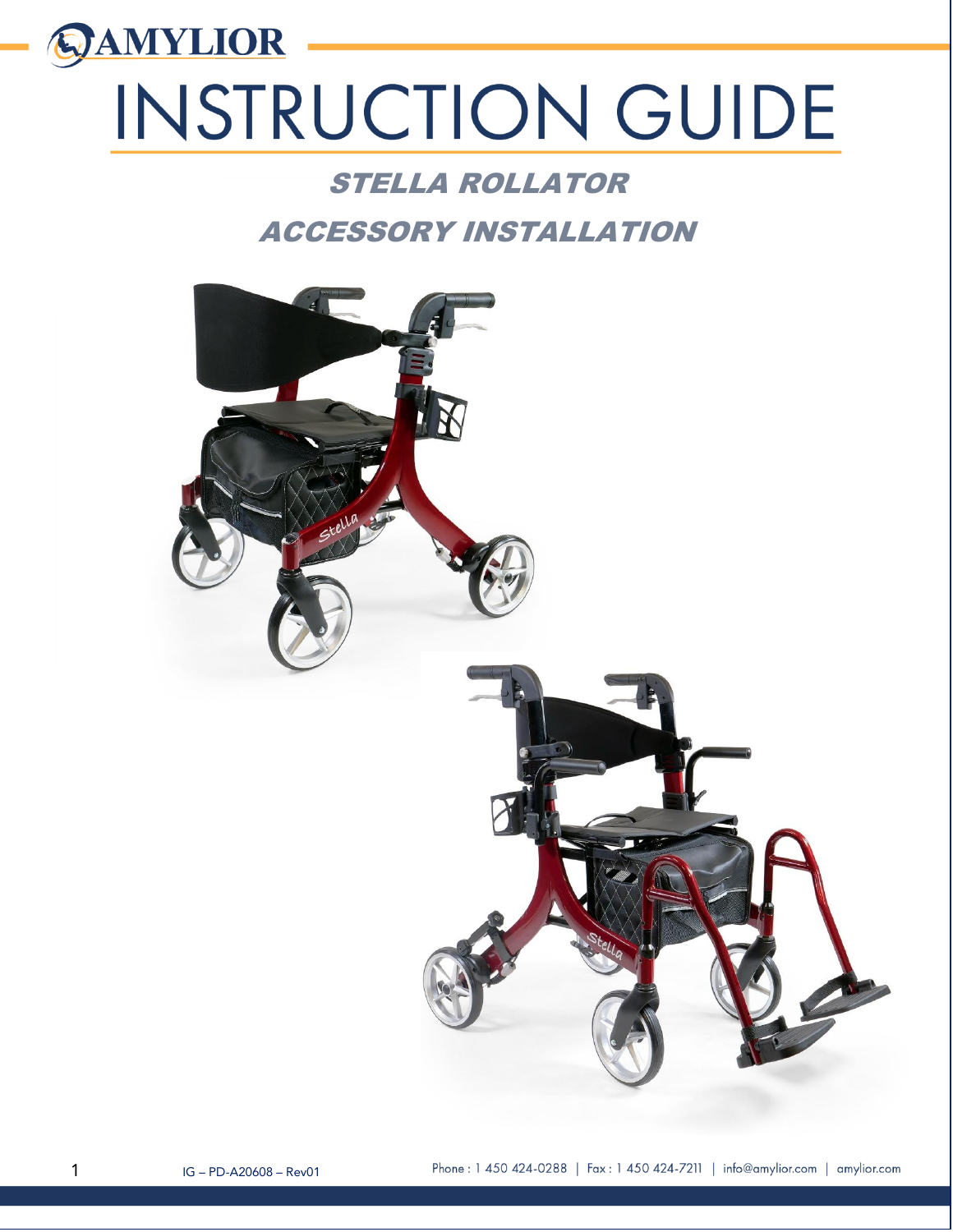

#### ACCESSORY INSTALLATION - STELLA (Cont'd)

#### 1. Slow-down brakes

Tools: 4 mm Allen key and a 14 mm combination wrench

1.1 Install the brake onto the Stella's wheel as shown below (R on the right-hand side and L on the left-hand side).



- 1.5 Brake pressure adjustment.
	- 1.5.1 Loosen both bolts with the 14 mm combination wrench to allow the knob to turn.

1.2 Attach the plate to the

brake.



1.5.2 Adjust brake pressure by tightening/loosening the knob.



- 1.3 Secure the plate by tightening screws with 4 mm Allen key.
- 1.4 Repeat on other side.





1.5.3 When the desired pressure is obtained, tighten both bolts.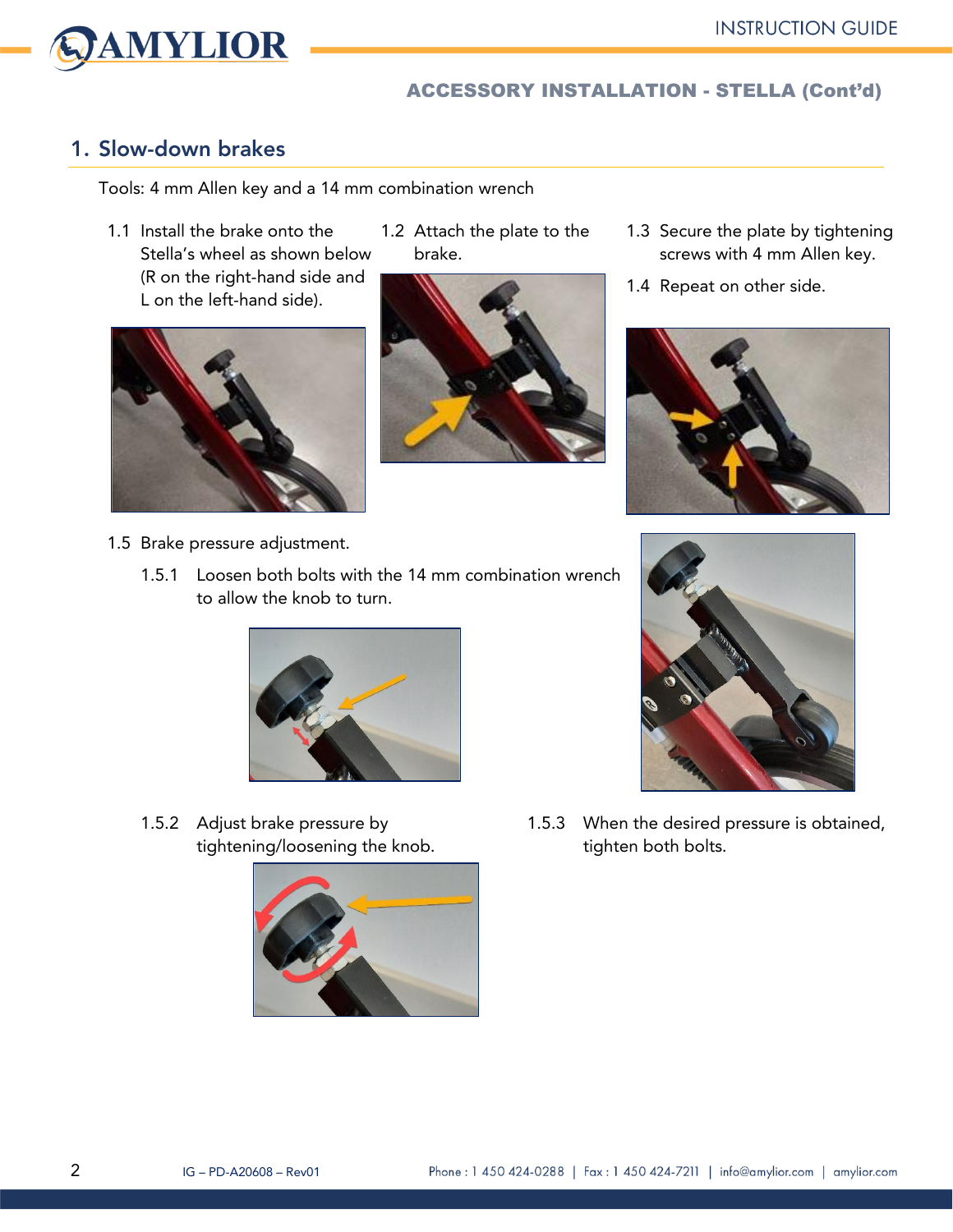# VAMYLIOR

#### ACCESSORY INSTALLATION - STELLA (Cont'd)

#### 1. Cup holder

#### Tools: None

1.1. Snap cup-holder attachment onto the frame on the desired side.



#### 3. Cane holder

Tools: 3 mm and 4 mm Allen keys

3.1 Slightly loosen the screw on the upper part before snaping onto frame so that the angle can be adjusted. Use 3 mm Allen key.



3.2 Slightly loosen the screw on the lower part before snaping onto frame so that the angle can be adjusted. Use 4 mm Allen key.



3.3 Snap both parts onto the frame as shown below.



- 3.4 Adjust angle of each part as needed.
- 3.5 Remove both parts.
- 3.6 Tighten screws.
- 3.7 Reinstall both parts at the same location as step 3.3.

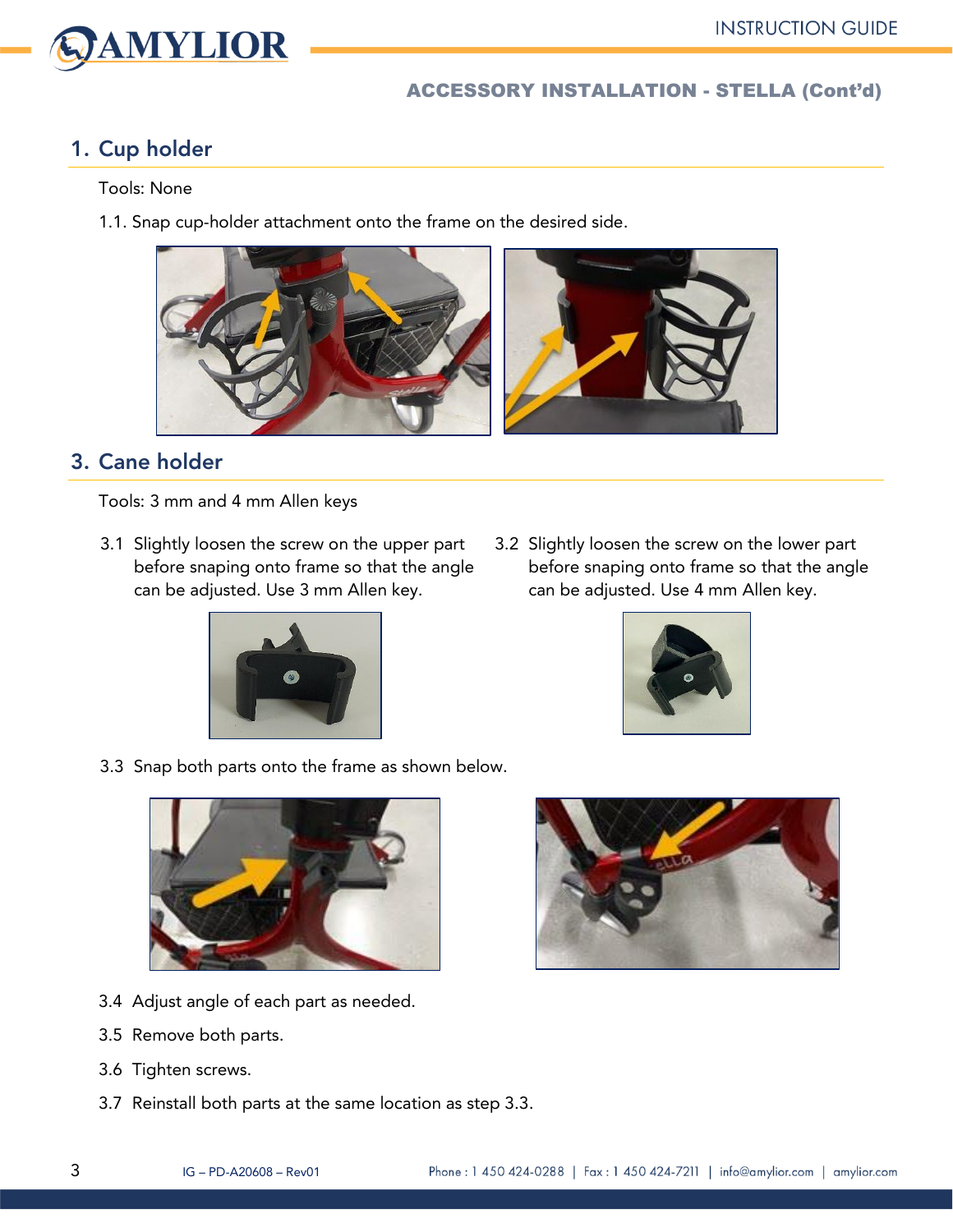



#### ACCESSORY INSTALLATION - STELLA (Cont'd)

#### 4. Footrests

Tools: 4 mm and 6 mm Allen keys

4.1 Before installing footrests, verify that the tension of the spring on each footrest is adequate. The footrest activation tension is adjusted by loosening or tightening screw inside footrest with a 6 mm Allen key, as shown below.

Required tension: The footrest should not be too hard to lift and swing away.



- 4.2 Remove both screws holding the cap in place on each side of the tube with a 4 mm Allen key.
- 4.3 Remove cap.



- 4.4 Insert footrest into fork recess.
- 4.5 Insert screws one after the other, without fully tightening to make sure that the screws are properly aligned.
- 4.6 Tighten both screws with the 4 mm Allen key.